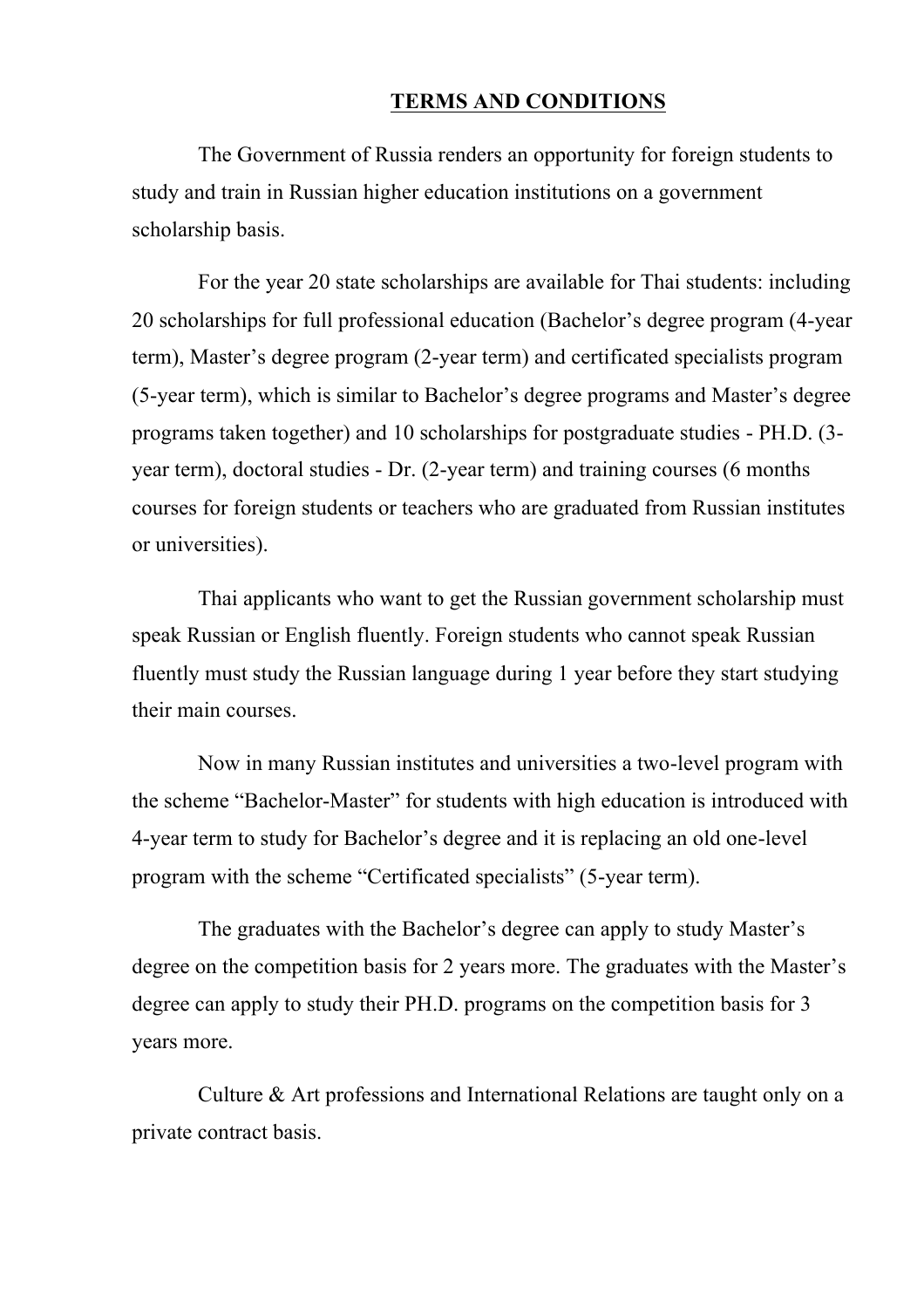### **QUALIFICATIONS**

The candidates for government scholarship must have grades for major subjects not less than 80% from maximum level (minimum GPA level of 3.5 out of 4 is required). Grades for other subjects should be above average. The period between graduation from high school or other secondary education institution and entering a Russian higher education institution must not be more than 3 years.

It is desirable that candidates should not be older than 25.

The candidates for postgraduate studies must have a Master degree, seniority by specialty and must not be older than 35.

The applicant who wishes to receive higher education in Russia must be practically healthy and have no medical counter-indications for living in Russian climate. All candidates should pass the medical examination including HIV and AIDS tests. In case the candidate coming to Russia cannot be accepted due to medical reasons he/she will have to come back to Thailand at the expense of the sending party or their own.

#### **DOCUMENTS FOR APPLICATION**

*Candidates for the Russian government scholarship can visit the Embassy of Russia in the following days (April, 22-25, 29,30, and May, 6-8, 13- 17, 20-22) from 9 to 12 A.M. The LAST DAY is MAY, 22!!!*

*A Candidate should contact with the Embassy official in charge of scholarship and*

- *Show the Originals of Education certificate (Diploma plus Transcript), Birth Certificate, ID card, Foreign passport, House registration (Blue book).*
- *to pass to the official the prepared FILE of the documents. Each file should include in:*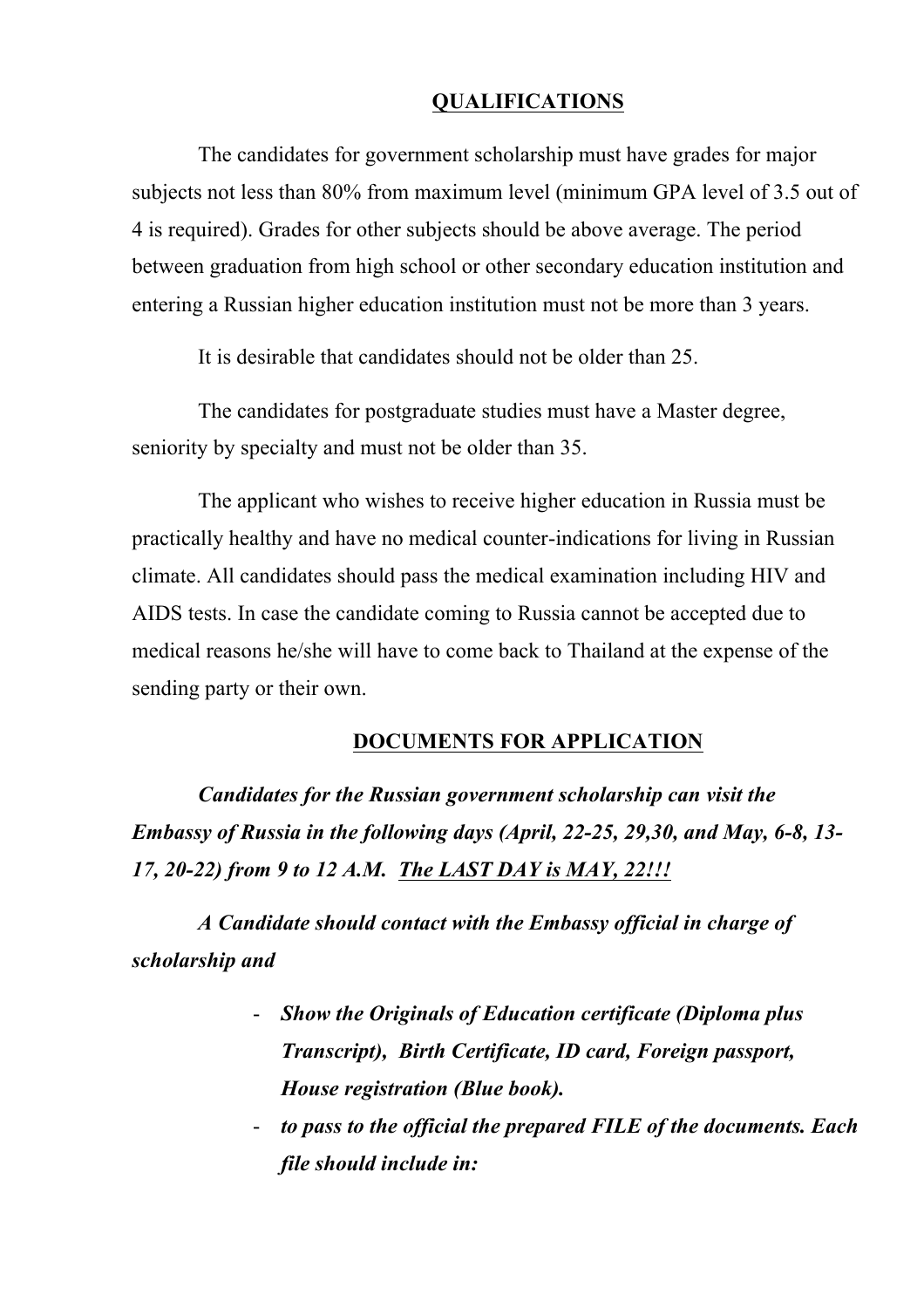1. - Application Form (fill in both English and Russian parts) with attached color photo. With indication of the FULL NAME of the chosen speciality.

2. - Copy of education certificate (Diploma plus Transcript, indicating the subjects studied and all examination marks).

- Translations of education certificate (Diploma plus Transcript) into ENGLISH and RUSSIAN

3. - Medical report, must be certified (stamped) at the Ministry of Public Health of Thailand.

- Translations of Medical report into ENGLISH and RUSSIAN

4. - HIV and AIDS - test report, must be certified (stamped) at the Ministry of Public Health of Thailand.

Translations of HIV and AIDS - test report into ENGLISH and RUSSIAN

5. - Copy of Birth Certificate

- Translations of Birth Certificate into ENGLISH and RUSSIAN
- 6. Copy of ID card
	- Translations of Copy of ID into ENGLISH and RUSSIAN

7. - Copy of foreign passport (period of validity must be before April, 2015 or longer)

- Translation of Copy of foreign passport into RUSSIAN
- 8. Eight (8) color photographs (4cm x 6cm).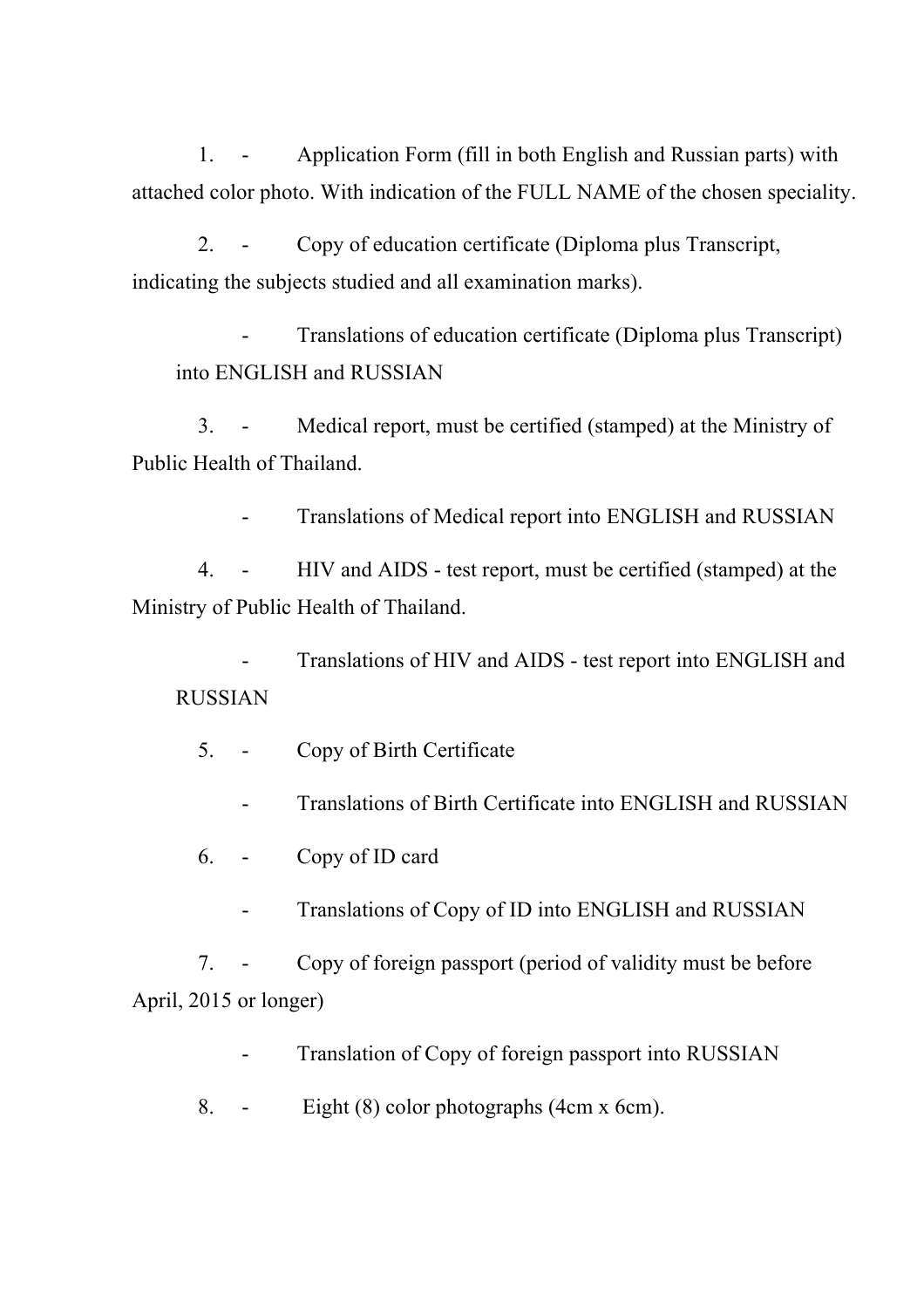## **ATTENTION!!!**

*All copies of documents with attached Translations into ENGLISH must be legally certified (officially stamped) at the Ministry of Foreign Affairs of Thailand:*

*Legalization Division, 3rd floor Department of Consular Affairs, Ministry of Foreign Affairs 123 Chaeng Watthana Road, Bangkok 10210 Tel: 0-2575-1056-59 Fax : 0-2575-1054 Service hours : 08.30 - 14.30 hrs. (Closed on Saturday - Sunday and Public Holidays)*

# **The Translations into RUSSIAN language would be certified at the Embassy by officials in charge of education.**

### **Candidates for postgraduate studies should additionally present:**

1. - Copy of higher education certificate of **Master degree level** indicating the subjects studied and grades received

- Translation into RUSSIAN of higher education certificate of Master degree level

- (The Copy with attached Translation into Russian must be legally certified (officially stamped) at the Ministry of Foreign Affairs of Thailand)
- 2. List of published scientific works (if a candidate has such publications),